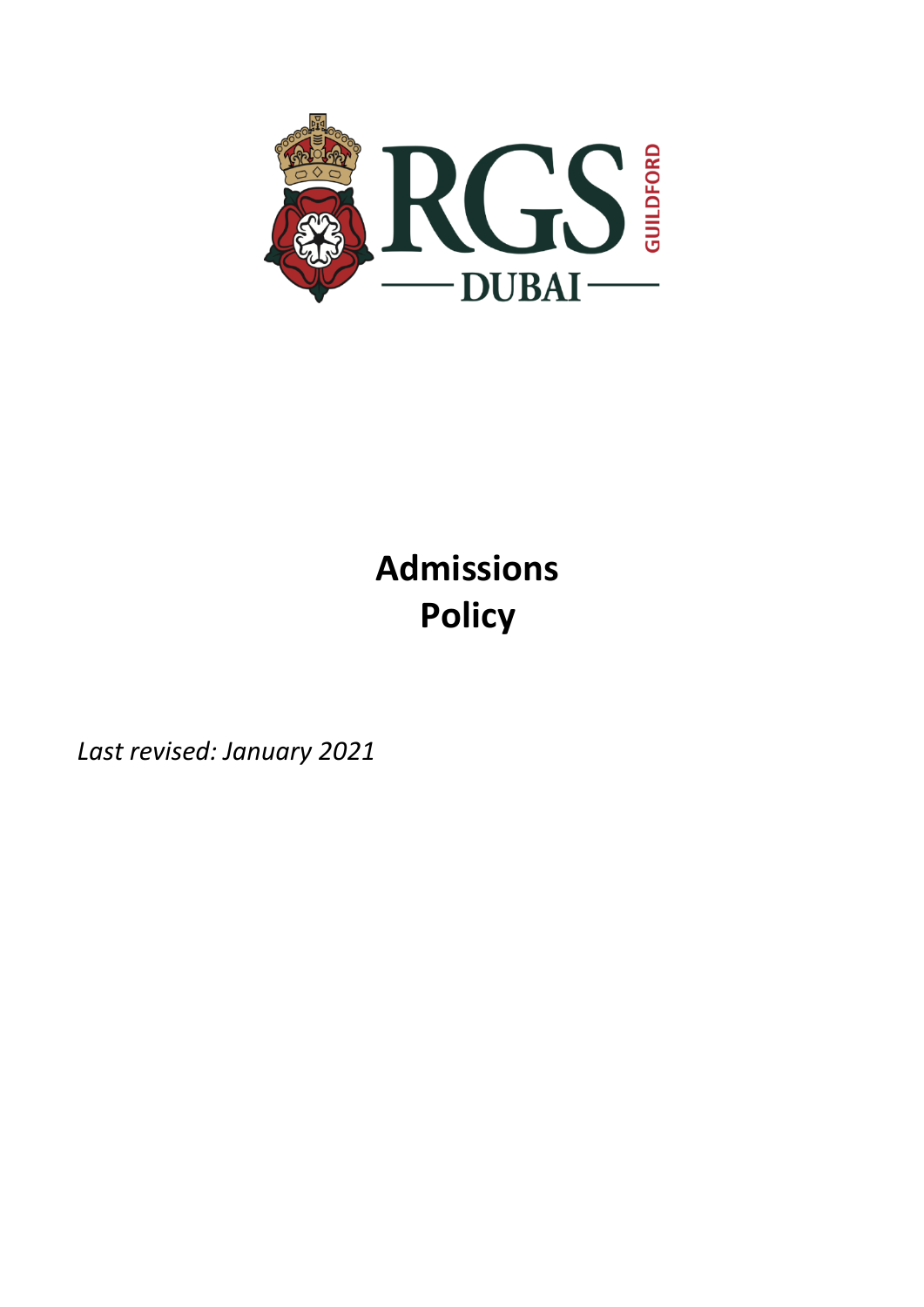#### RGS Guildford Dubai Admissions policy

This is a Whole-School policy.

It should be read in conjunction with the following polices:

- Inclusion Policy
- Able, Gifted and Talented Policy
- EAL Policy

## **1. Purpose**

- The Royal Grammar School Guildford Dubai (RGSGD) is a co-educational school for pupils from ages 3 – 18. We are currently accepting applications from academic year 2022 from Early Years to Year 7, and the school will grow year by year. Our curriculum has clearly defined knowledge and skill expectations underpinned by rigorous academic standards and is aligned with the English National Curriculum.
- RGSGD aims to enrol pupils who have the potential to flourish in the academic environment the school provides, to benefit from the wide-ranging education on offer, can take full advantage of the opportunities available and can participate fully in the life of the school. The admissions process helps to ensure that there is a good match for the benefit of all concerned.
- RGSGD fosters a strong community with high academic aspirations for all its pupils, is committed to inclusion and support of each pupil and has excellent pastoral care.
- We invite all prospective parents to make an appointment with our Admissions Team to take the time and discuss the educational needs of the pupil. We consider each application individually, considering academic ability, behaviour, and additional learning needs. Those who wish to apply for a place at our school are required to sit an assessment appropriate to the age and stage of the child in their learning.
- With inclusivity as one of its core values, RGSGD welcomes students of determination and all prospective pupils regardless of nationality, race, gender, religion, or social class.
- RGSGD will ensure that all prospective parents and pupils are treated fairly, equally, and consistently, that admissions criteria are clear, transparent, and accessible.
- RGSGD welcome pupils into every year, depending on availability of places and will offer places to pupils who have completed the school's admission process for the appropriate year group and met the school's admissions criteria.
- RGSGD aims to make the admissions process as smooth and transparent as possible for both prospective pupils and parents alike.

#### **2. The School**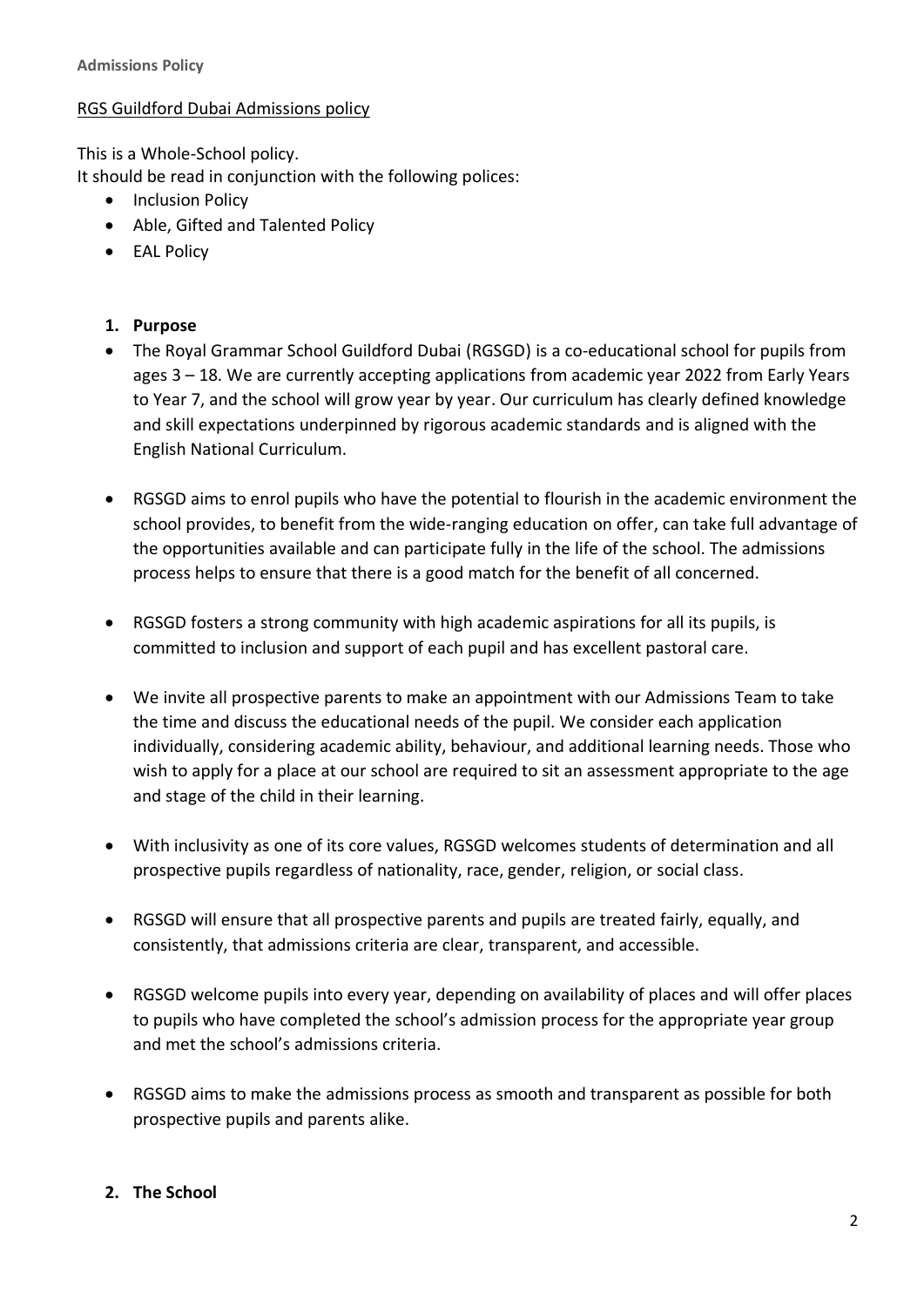**Admissions Policy**

- The school offers a British curriculum to boys and girls, from age 3 and will become a through school to 18.
- At RGSGD Our curriculum maintains a balance between 'what' is to be learnt and 'how' it is learnt. Our learning habits are central to school life and interwoven throughout each pupil's curricular and co-curricular experiences. The RGSGD Learning Habits are the characteristic behaviours and attributes which students develop in order to thrive as they progress through school, university and beyond. The six Learning Habits are: Organisation, Engagement, Imagination, Perseverance, Aspiration, Reflection.

## **3. The KHDA**

- The Knowledge and Human Development Authority (KHDA) is the educational quality assurance and regulatory authority of the Government of Dubai. The KHDA regulates private schools in Dubai.
- There are certain requirements that must be met by both parents and the school to enable your child to attend RGSGD.
- The KHDA provides a Parental Guide for School Admissions on their website <https://www.khda.gov.ae/> which sets out essential information for parents.

#### **4. Admissions Criteria**

- The school's admissions criteria are that:
	- **i.** The pupil can function in a mainstream class, with appropriate support. Specific learning difficulties and disabilities may not prevent pupils from joining the school, provided all information and documentation is shared with the school prior to assessment and the school is satisfied that it is able to meet the needs of the child fully. The school is able to modify the curriculum accordingly to enable all pupils to achieve.
	- **ii.** The pupil has sufficient English language skills appropriate to their age, to participate fully.
	- **iii.** Show a clear and visible commitment to the ethos of the school

## **5. Equal treatment**

- RGSGD encourages all its pupils to respect and serve other people regardless of ethnic origin, culture, gender, sexual orientation, gender reassignment, linguistic background, special educational need, religion, or disability. The school condemns any form of prejudice or denial of equal opportunity in these areas. Those in a position of responsibility will seek to ensure that all pupils benefit equally from its provision. RGSGD welcomes applications from all children and understands that some children require additional support or different access arrangements.
- We fully support the inclusive aims of the Government of Dubai 'My Community' initiative, which seeks to ensure persons (and children) with disabilities can participate in education, recreation, arts, sports, and culture, establishing Dubai as a fully inclusive, disability-friendly city by the year 2020.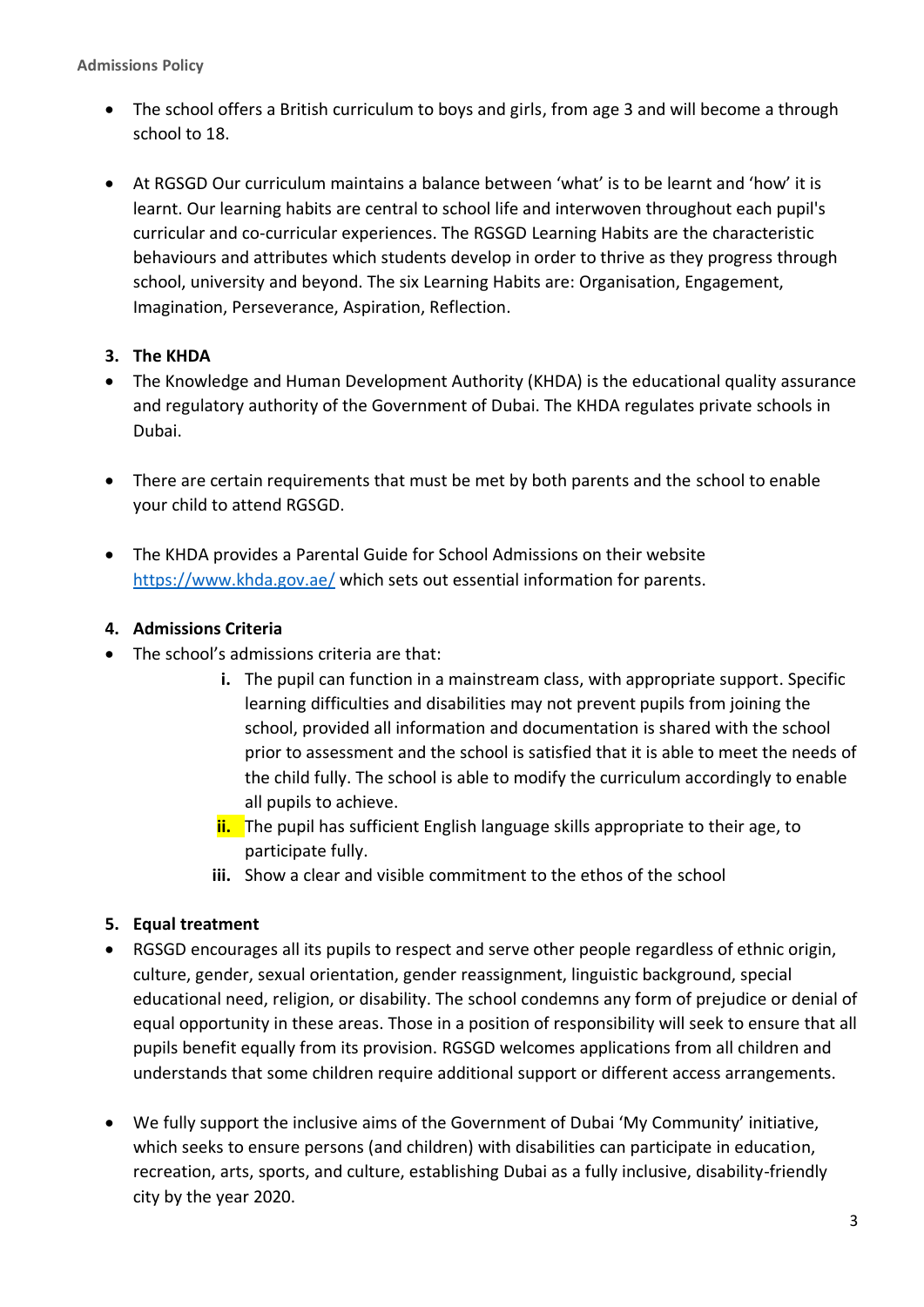- The RGSGD Admission Policy and aligns with the Dubai Inclusive Education Policy Framework (p19) and the Directives and Guidelines for Inclusive Education (2020).
- The school's admission policy adheres to the stipulations of the *UAE Executive Council*  **Resolution No. (2) of 2017 Regulating Private Schools in the Emirate of Dubai** (especially Article 4 clause 14; Article 13, clause, 16Article 23 clause 4) – summarised as follows:
	- **i. Article 4 Clause 14:** To establish the conditions, rules, and standards that are required to facilitate the enrolment and integration of Students with disabilities in Private Schools;
	- **ii. Article 13 Clause 16:** To treat its students equitably and not discriminate against them on grounds of nationality, race, gender, religion, social class, or special educational needs of Students with disabilities;
	- **iii. Article 23 Clause 4:** To provide a special needs friendly environment and academic programmes appropriate for Students with disabilities in accordance with the rules and conditions determined by the KHDA and the concerned Government Entities in this respect.
- The School is committed to:
	- **i.** an entry policy which makes no discrimination on the grounds of ethnic origin, disability, or religion;
	- **ii.** the promotion of a culture within the School which actively discourages discrimination on the grounds of ethnic origin, gender, disability, or religion;
	- **iii.** providing a curriculum which emphasises positive aspects of, and contributions to, a healthy and tolerant lifestyle regardless of culture or gender;
	- **iv.** within the constraints of existing buildings and location, ensuring that disabled members of the school community are not unreasonably disadvantaged.
	- **v.** preventing instances of discrimination on the grounds of ethnic origin, religion, or disability and to take appropriate action.
- **6. Inclusion**
- RGSGD encourages and supports all pupils, including those enrolled and identified as having additional and/or Able Gifted and Talented, EAL and both National and International pupils to become confident, global minded, enthusiastic lifelong learners who strive to achieve their full potential.
- It is our intention to create a harmonious and inclusive learning community where pupils can thrive socially, emotionally, and academically.
- RGSGD considers a number of influencing factors when considering enrolment applications to support the facilitation of a natural pupil population, our commitment to inclusion and the optimal provision of support for all pupils.

# **7. EAL Admissions**

• RGSGD admits EAL pupils on the same basis as non EAL pupils.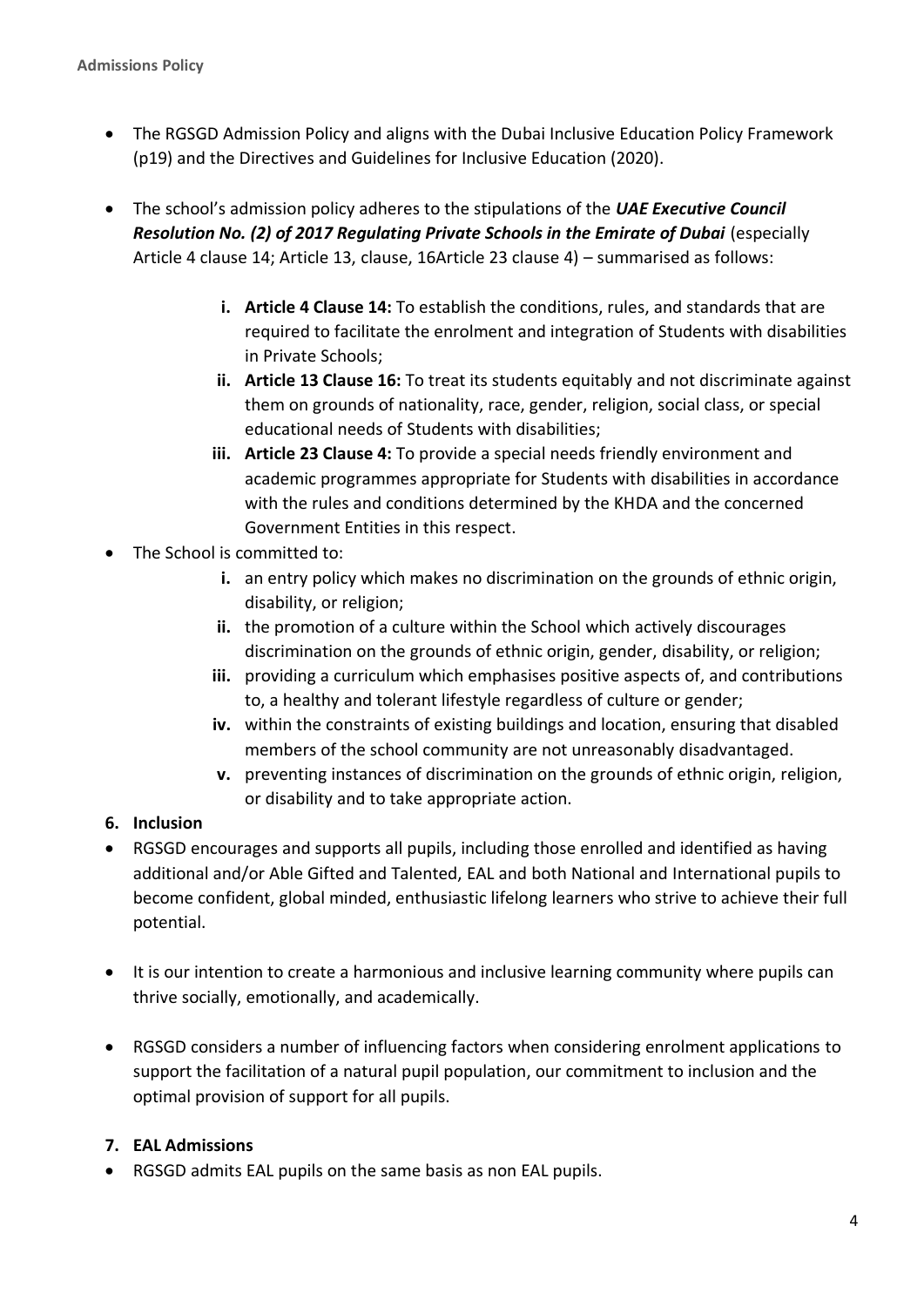- Additional languages regularly spoken by pupils should be brought to the school's attention during the admission process.
- Additional assessment may be undertaken at the admissions stage so that the appropriate level of support can be put in place. Pupils are required to have sufficient English to be able to complete the assessment without the need for translation. As such, entrance assessments will be prepared, considering the child's level of English. Additional support may be required to support the transition of the pupil into the school and the development of English language skills. There may be an additional charge to parents if a 1:1 support is deemed to be required.

## **8. Applications from Schools teaching a different curriculum**

- RGSGD teaches a British curriculum and welcomes applicants who have been learning within a different curriculum.
- KHDA requirements may mean that parents are required to sign a demotion certificate in order to join the school on a different Year Group.

| Age on 31st August | Year Groups of Pupils in 13 Year System  <br><b>British</b> | Grades of Pupils in 12 Year System |
|--------------------|-------------------------------------------------------------|------------------------------------|
| 3                  | FS <sub>1</sub>                                             | Pre KG                             |
| $\overline{4}$     | FS <sub>2</sub>                                             | KG <sub>1</sub>                    |
| 5                  | Year 1                                                      | KG <sub>2</sub>                    |
| 6                  | Year 2                                                      | Grade 1                            |
| 7                  | Year 3                                                      | Grade 2                            |
| 8                  | Year 4                                                      | Grade 3                            |
| 9                  | Year 5                                                      | Grade 4                            |
| 10                 | Year 6                                                      | Grade 5                            |
| 11                 | Year 7                                                      | Grade 6                            |
| 12                 | Year 8                                                      | Grade 7                            |
| 13                 | Year 9                                                      | Grade 8                            |
| 14                 | Year 10                                                     | Grade 9                            |
| 15                 | Year 11                                                     | Grade 10                           |
| 16                 | Year 12                                                     | Grade 11                           |
| 17                 | Year 13                                                     | Grade 12                           |

#### **9. Admissions process**

- Enquiries are welcome at any time.
- The admissions process has 3 stages: application, assessment and acceptance.

## **Application**

- Before being considered for a place at the school, an applicant's parent or guardian must complete the online application form and pay the non-refundable application fee.
- All applicants will be considered in the same way.
- The school will hold and process information about candidates and their parents for the purpose of making decisions about the offer of a place for the pupil.

#### **Assessment**

• The school aims to provide a happy, purposeful environment for pupils, and we try to demonstrate this on assessment days by putting candidates at their ease and making it as pleasant an experience as possible.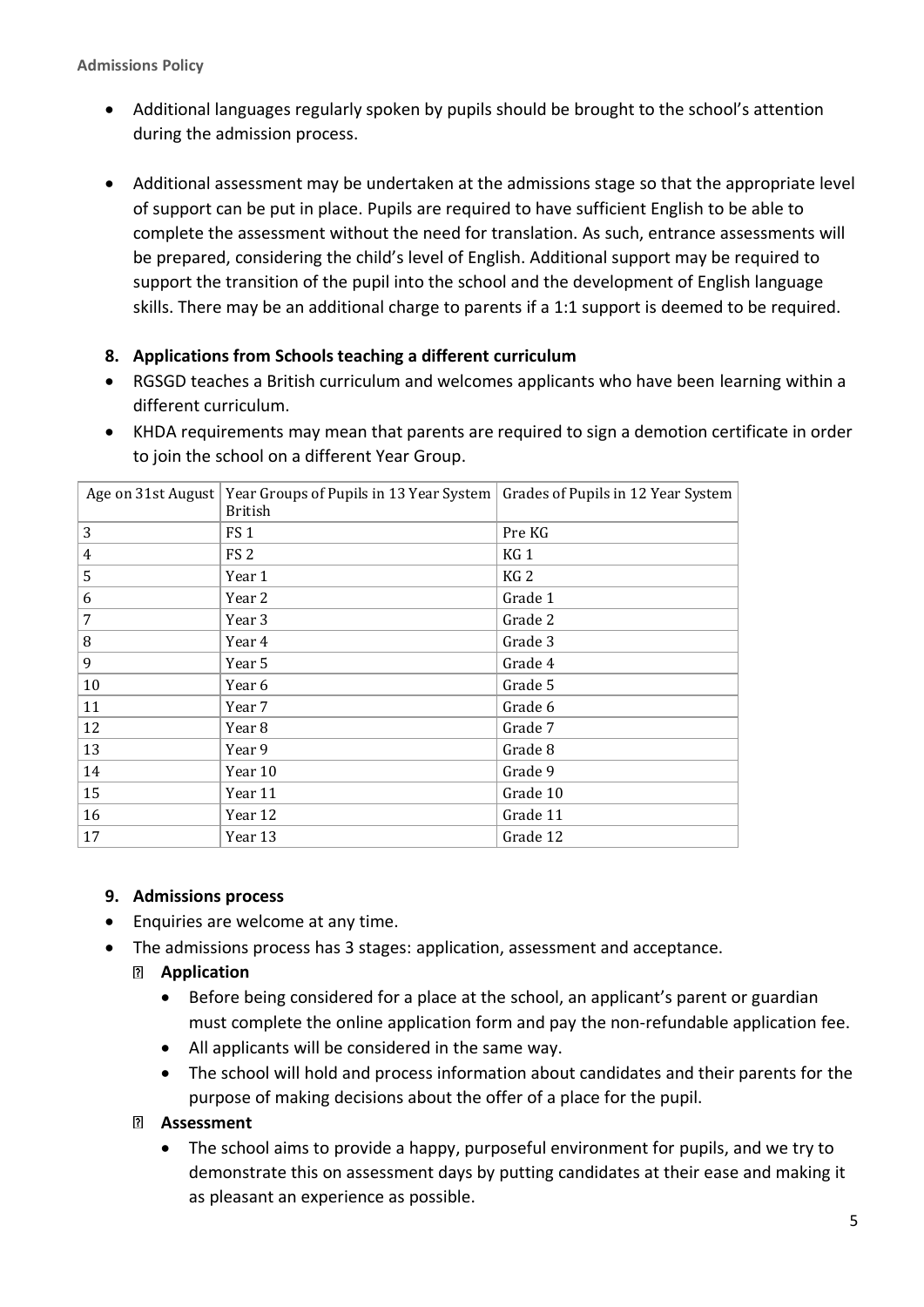- Assessment procedures for pupils joining the different year groups are detailed above, but there are several rules which are common to all:
- The application process starts when the application together with the last year school reports are submitted to the Admissions department for review.
- Invitation for a formal entrance assessment and interviews with senior members of the academic team, including the Heads of Inclusion (where applicable) are sent to the applicant.
- The school does not provide examination marks to candidates' parents as it considers these to be meaningless in isolation, but the Principal is always happy to discuss the child's performance.

## • **Early Years Assessment Process**

- **EX** For entry into Nursery and Reception, the prospective pupils and their parents will be invited to attend a short play session with Early Years staff.
- **The pupils will be assessed through play-based activities, pupils will share colour, shapes,** number and letter awareness. These will relate to the primary areas of the British Early Years Curriculum

## • **Prep Assessment Process**

- **I** The assessment for prospective pupils in this age group is in two parts. Completion of both parts is required.
- The academic team will observe and speak with prospective pupils to assess their ability to access the English language, speech, behaviour, and social interaction to determine the development stage for their age. The assessments will be very informal so that pupils are at ease and comfortable while a member of the Senior Leadership Team gets a feel of their character and personality.
- Pupils will work through some maths, reading and writing tasks, taken from the ageappropriate stage of the British curriculum. We will look at the methods and strategies pupils have when working and their approach to learning.

## • **Senior Assessment Process**

- For entry into Senior School, prospective pupils must submit their latest school report and their CAT4 results to the admissions department.
- **The academic team will review the school reports.**
- The prospective pupil will be invited for an interview with the Principal to get a feel for the pupil's character, interests, values and aspirations.

## • **Pupils of determination**

- The school wishes to make itself as accessible as possible to pupils of determination within the constraints of access to buildings, etc, but it is important that the school is advised of the nature of any disability before the child comes to an assessment.
- On the assessment day, a special examination room can be set up if required.
- Dyslexia and other learning difficulties: Parents are asked to send in a copy of the most upto date psychologist's report before the day of the assessment.
- **Physical disabilities of a temporary nature**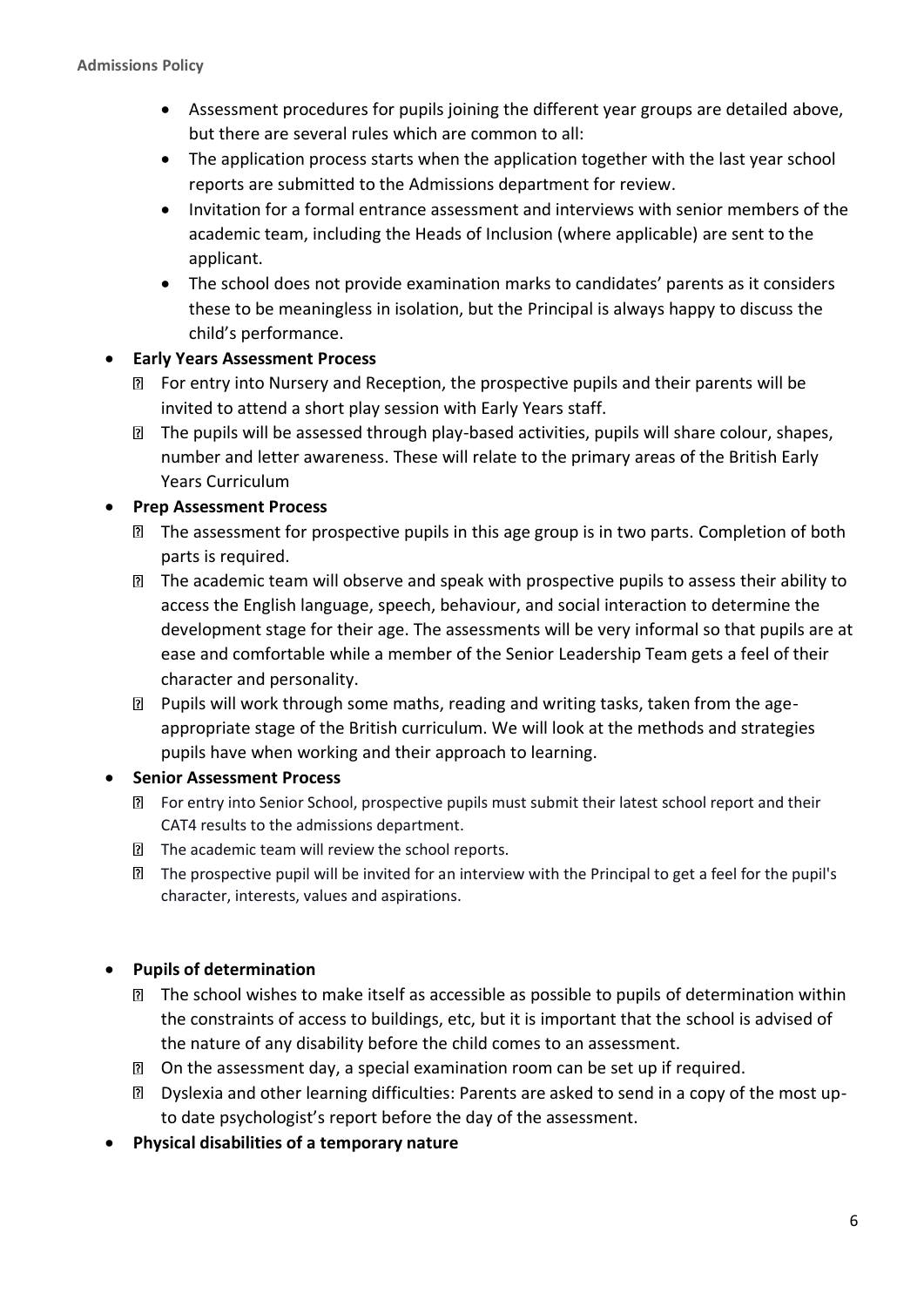$\boxtimes$  If a candidate has an injury which temporarily prevents them writing (broken arm, etc), an amanuensis and/or computer can be provided or, if appropriate, the assessment day can be postponed.

#### • **Partially sighted candidates**

• The school can provide large print assessment papers if parents notify the school at Application.

## • **Acceptance**

- Acceptance may be either conditional or unconditional.
- For an unconditional acceptance, parents confirm acceptance of the place by returning a signed admission agreement and paying a non-refundable Registration Fee of 10% of the tuition to confirm your child's place at RGSGD within 7 business days from the offer of acceptance. This payment will be offset against the first term's Tuition Fee.
- **In some circumstances there may be a conditional acceptance which means that the pupil is** accepted, subject to some additional criteria being met within an agreed timeframe. These will be clearly documented in the admissions agreement.
- In order to confirm the pupil's place, parents must meet the requirements of the KHDA, including submitting all registration documents required by the KHDA and UAE authorities.

#### **10. Joining the School**

- We aim to make the transition to RGSGD as smooth as possible for both pupils and parents
- When joining at the start of the academic year, the new pupil and their parents are invited to meet key staff members.
- Information about school uniform, rules and regulations, co-curricular activities, etc. is provided in plenty of time.
- For pupils joining at other times of the year, a personalised programme is arranged through the Admissions Department.

#### **11. Admissions during COVID-19**

• During the current pandemic, the admission process will be run on a contactless basis – see KHDA requirements